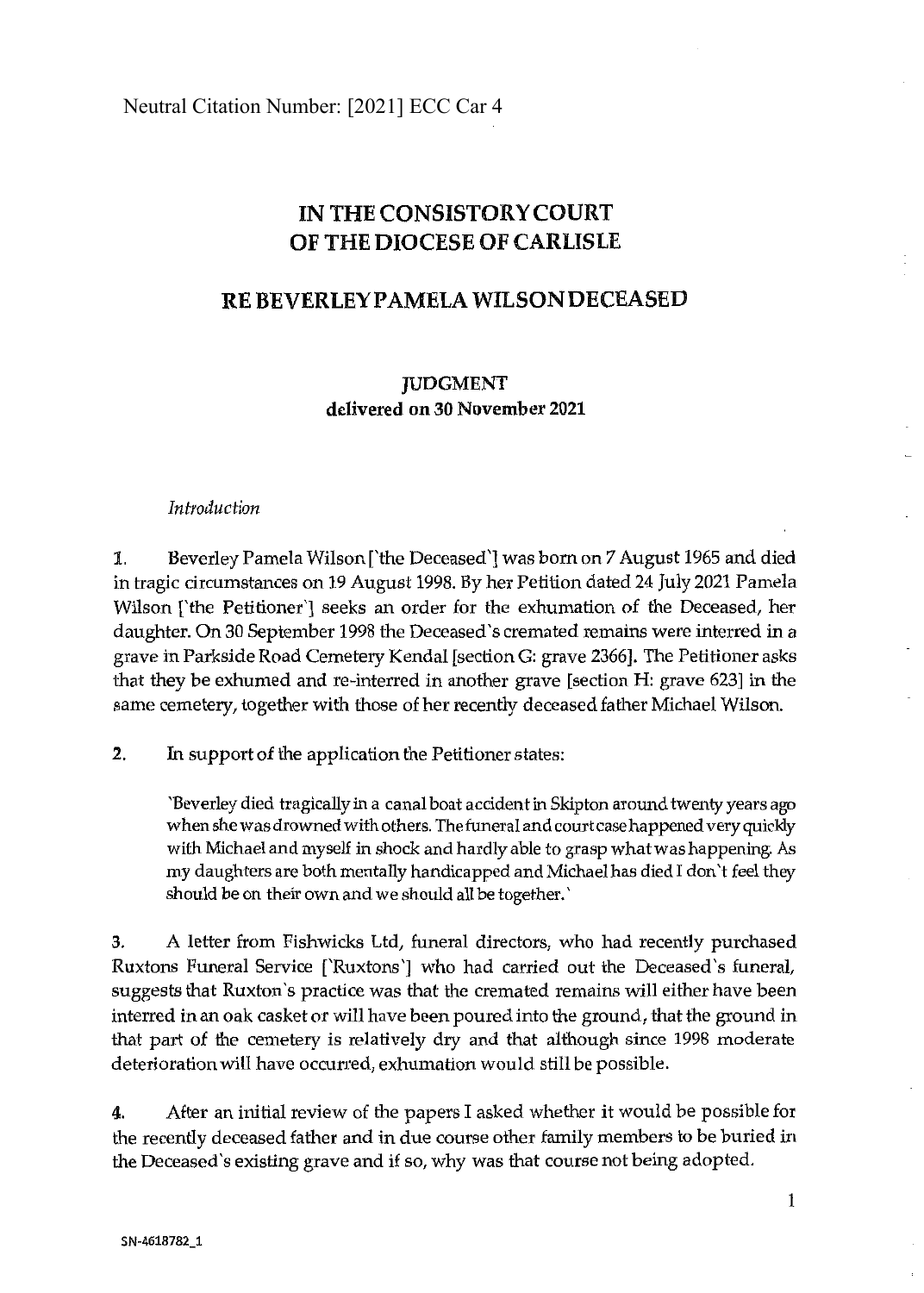5. The response from Steve Higson, the Petitioner's nephew who is acting on the Petitioner 's behalf, was as foll<sup>o</sup>ws:

'In th<sup>e</sup>current Plot all 4 could not go in to th<sup>e</sup>same plot in th<sup>e</sup>same way. One w<sup>o</sup>uld have to be spread over the top underneath the soil rather than in an Urn so this is not <sup>v</sup>e<sup>r</sup>y ideal.

Also the current Head stone is laid down and is too small to get all the details on of <sup>e</sup>ach family <sup>m</sup>emb<sup>e</sup>r.

She [referring to the Petitioner] would really prefer all of them to be put into the ground in the same manner and have a head stone stood up so all the details can be <sup>s</sup>een and so all the family are togeth<sup>e</sup>r and not split up or buried in different ways.

We had looked into them all going into the same plot before we started this process.'

**6.** My understanding is thus that it is possible that the recently deceased father <sup>t</sup>og<sup>e</sup>th<sup>e</sup>r with in due course the Petitioner and h<sup>e</sup>r two d<sup>a</sup>ughters could be interr<sup>e</sup>d i<sup>n</sup> the Deceased's existing grave although it would not be 'very ideal' because the last <sup>s</sup>et of cremated remains could not be interr<sup>e</sup>d in a container. Instead, th<sup>e</sup>y <sup>w</sup>ould h<sup>a</sup>v<sup>e</sup> to be poured into the grave, as may have been the case in relation to the Deceased's cremated remains. In fact, I remind myself that the current Diocesan Churchyard <sup>R</sup>egulations indicate that cremated remains sh<sup>o</sup>uld normally be buried with<sup>o</sup>ut <sup>a</sup> <sup>c</sup>ontainer alth<sup>o</sup>ugh at the incumb<sup>e</sup>nt's discretion th<sup>e</sup>y <sup>m</sup>ay be buried in a casket or u<sup>m</sup> provided that it is mad<sup>e</sup>of biod<sup>e</sup>gradable material.

**7.** I do not regard the necessity for a new headstone as significant, given that a <sup>n</sup>ew h<sup>e</sup>adstone w<sup>o</sup>uld seem necessary in any event.

8. Do these circumstances justify the exhumation of the Deceased?

*The la<sup>w</sup>*

9. I have a discretion as to whether I should grant a faculty. The starting point for the exercise of <sup>s</sup>uch discr<sup>e</sup>tion was conv<sup>e</sup>ni<sup>e</sup>ntly explained by Steel Ch in *Re Matheso<sup>n</sup> (Deed)* [1958] 1 WLR 246, at 248, <sup>w</sup>h<sup>e</sup>n h<sup>e</sup>stated:

`From the earliest times it has been the natural desire of most men that after death their bodi<sup>e</sup>s shall be d<sup>e</sup>cently and reverently interr<sup>e</sup>d and should remain undisturbed. <sup>B</sup>u<sup>r</sup>ial in consecrated grou<sup>n</sup>d secur<sup>e</sup>d this natural desire, because no body so buried <sup>c</sup>ould l<sup>a</sup>wfully be disturbed <sup>e</sup>xcept in accordance with a fa<sup>c</sup>ulty obtain<sup>e</sup>d from th<sup>e</sup> church court. As all sorts of circumstances which cannot be foreseen may <sup>a</sup>rise which make it desirable or imperative that a body should be disinterred, I feel that the court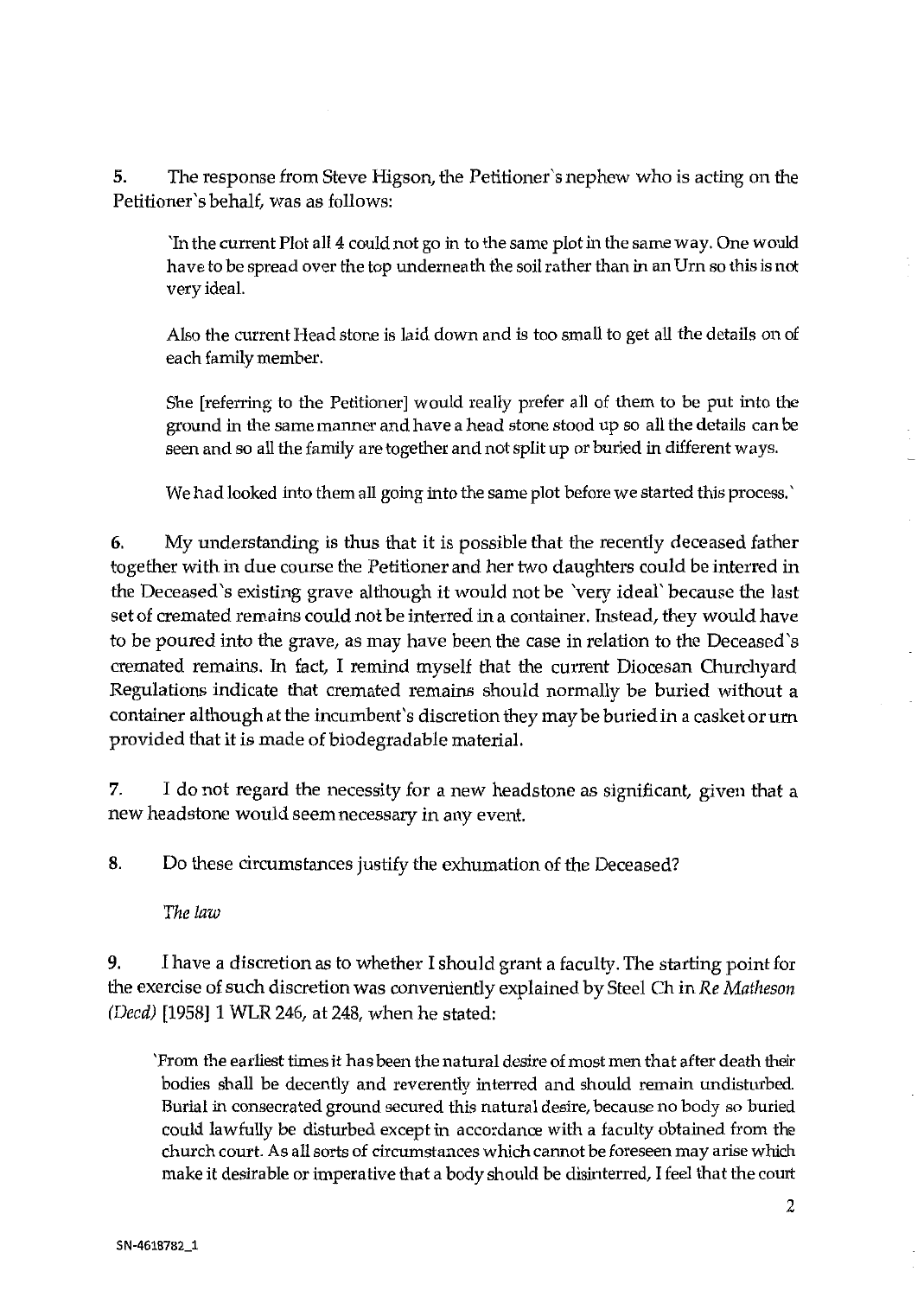should always be slow to place any fetter on its discretionary power or to hold that such fetter already exists. In my view there is no such fetter, each case must be considered on its merits and the chancellor must decide, as a matter of judicial discretion, whether a particular application should be granted or refused.'

- **10.** In *In Re Blagdon Cemetery* [2002] 3 WLR 603 the Court of Arches it was held that:
- **10.1.** The court has a discretion whether to grant a faculty for an exhumation but the starting-point in exercising that discretion is the presumption that Christian burial is permanent, that human remains should not be portable, and that a faculty for exhumation should only exceptionally be granted. [para 20]
- **10.2.** The presumption of the permanence of Christian burial flows from the theological understanding that burial, or the interment of cremated remains, is to be seen as the act of committing the mortal remains of the departed into the hands of God, as represented by His Holy Church. [para 21].
- **10.3.** This presumption derives from the Christian theology of burial that the disposal of the dead, whether by way of burial or cremation, has an aura of permanence about it. So, in *'Theology of Burial'* the then Bishop of Stafford, the Rt Revd Christopher **Hill,** stated:

'The permanent burial of the physical body/ the burial of cremated remains should be seen as symbolic of our entrusting the person to God for resurrection. We are commending the person to God, saying farewell to them (for their journey), entrusting them in peace for the ultimate destination, with us, in the heavenly Jerusalem. This commending, entrusting, resting in peace does not sit easily with 'portable remains', which suggests the opposite: reclaiming, possession, and restlessness; a holding on to the 'symbol' of a human life rather than a giving back to God. ... In general, therefore, the reluctance to agree to faculties for exhumation is well grounded in Christian theology and eschatology. It is also right generally from the point of view of the mourner, who must learn to let go for their psychological and spiritual health'. (para 23)

- **10.4.** 'Exceptional' means 'forming an exception' [Concise Oxford Dictionary, 8th ed (1990)] and guidelines can assist in identifying various categories of exception. Whether the facts of a particular case warrant a finding that the case is to be treated as an exception is for the chancellor to determine on the balance of probabilities. [see para 33)
- **10.5.** It is for the Petitioner to satisfy the court on the balance of probabilities that there are special circumstances which constitute good and proper reason for making an exception to the norm that Christian burial in ground which has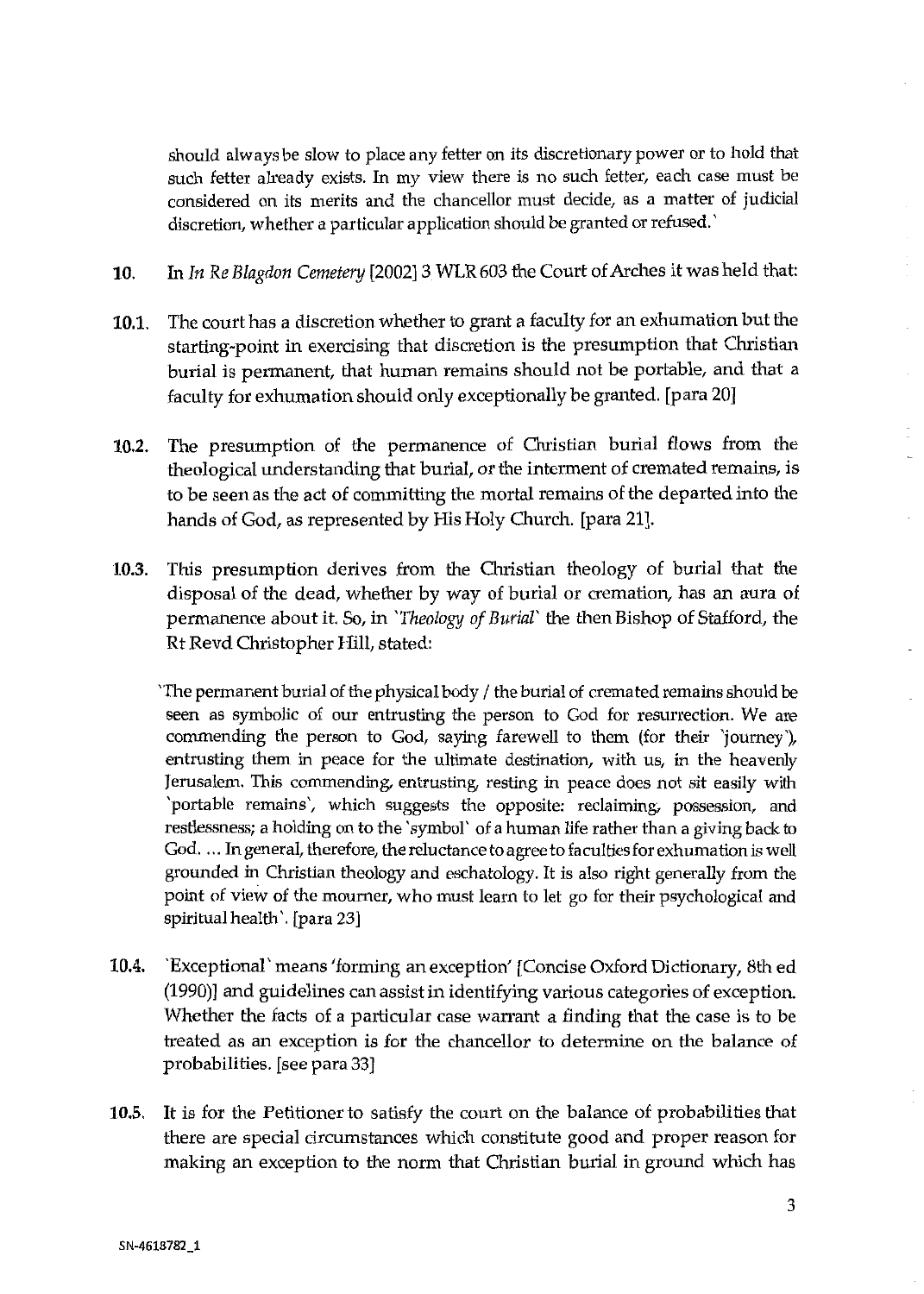been permanently set aside as sacred by the act of consecration of a bishop of the Church of England is final. [para 35]

**11.** The guidance confirmed in *In Re Blagdon Cemetery* was confirmed In *In Re St Nicholas Sevenoaks* [2005] 1 WLR 1011.

**12.** A similar approach appears in the *Guidance for best practice for treatment of human remains excavated from Christian burial grounds in England* [English Heritage / Church of England 2005] which states:

'In summary, it is central to Christian theology that, after death, the human body ceases to have any significance for the ongoing resurrected spiritual life of the individual. However, following death, the physical remains should be treated with respect and reverence, even though ultimately it is the fate of the soul, rather than of the physical remains, which matters.'

13. It should be noted that in some cases faculties have been granted to allow family members to be brought together into a single grave: see *In Re St James' Churchyard, Hampton Hill* (1982) 4 Consistory and Commissary Court Cases, case 25 and the decision in *In Re Blagdon Cemetery.* However, the facts in those cases were very different. In *St James Churchyard, Hampton Hill,* a faculty was granted for an exhumation 50 years after the deceased 's death so they could be interred in a family <sup>p</sup>lot in Canada. *Inln Re Blagden,* a faculty was granted in respectof the burial resulting from a sudden and unnatural death of deceased at age of 21 when he had unsurprisingly not expressed any view as to where he might be buried, where there was an absence of any link between him and the community in which he was buried and the parents' did not have any permanent home at the time of his death.

14. By contrast there have been recent cases where exhumations have been refused in cases where it has been argued that a new family grave was necessary: see for example *Re St Mark Winshell* [2020] ECC Der 4 [Clarke Ch], *John (Jack) Smith Deceased*  [2021] ECC Der 2 (Oarke Ch] and *Re Bingham Cemetery* [2018] ECC S&N 1 [Ockleton Ch].

## *Determination*

**15.** I remind myself that in determining this application I am exercising a discretion and that there is a presumption against exhumation and that a faculty should only be granted in exceptional circumstances.

**16.** In my judgment the Petitioner has not established that there are exceptional circumstances which would justify my permitting an exhumation of the Deceased. My reasons may be summarised thus.